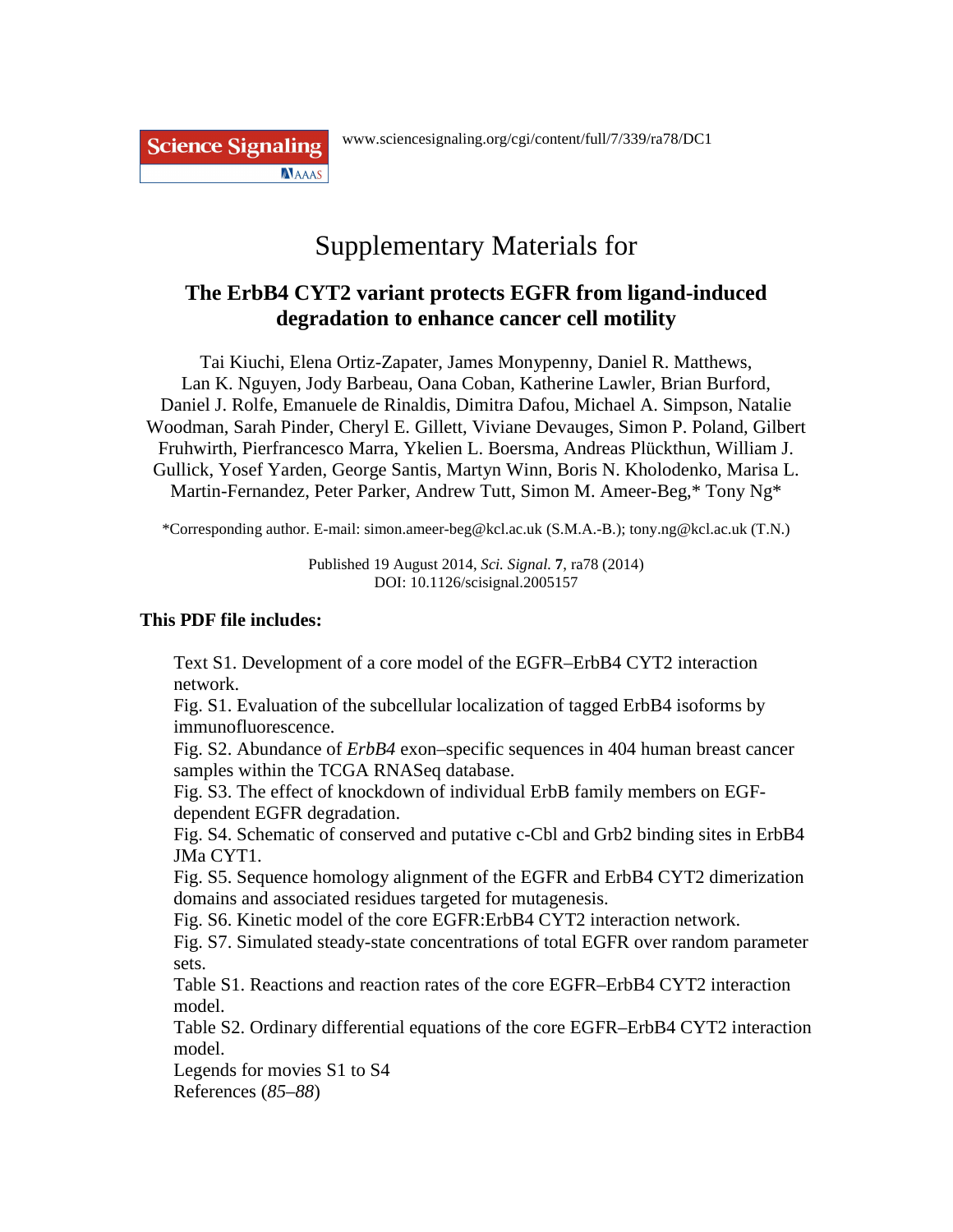### **Other Supplementary Material for this manuscript includes the following:**

(available at www.sciencesignaling.org/cgi/content/full/7/339/ra78/DC1)

Movie S1 (.avi format). Migration of EGFR- and EGFP-expressing MCF-7 cells in an HB-EGF gradient.

Movie S2 (.avi format). Migration of ErbB4 CYT2 mICD–EGFP–expressing MCF-7 cells in an HB-EGF gradient.

Movies S3 and S4 (.avi format). Two examples of EGFR- and ErbB4 CYT2– expressing MCF-7 cells chemotaxing toward an HB-EGF gradient.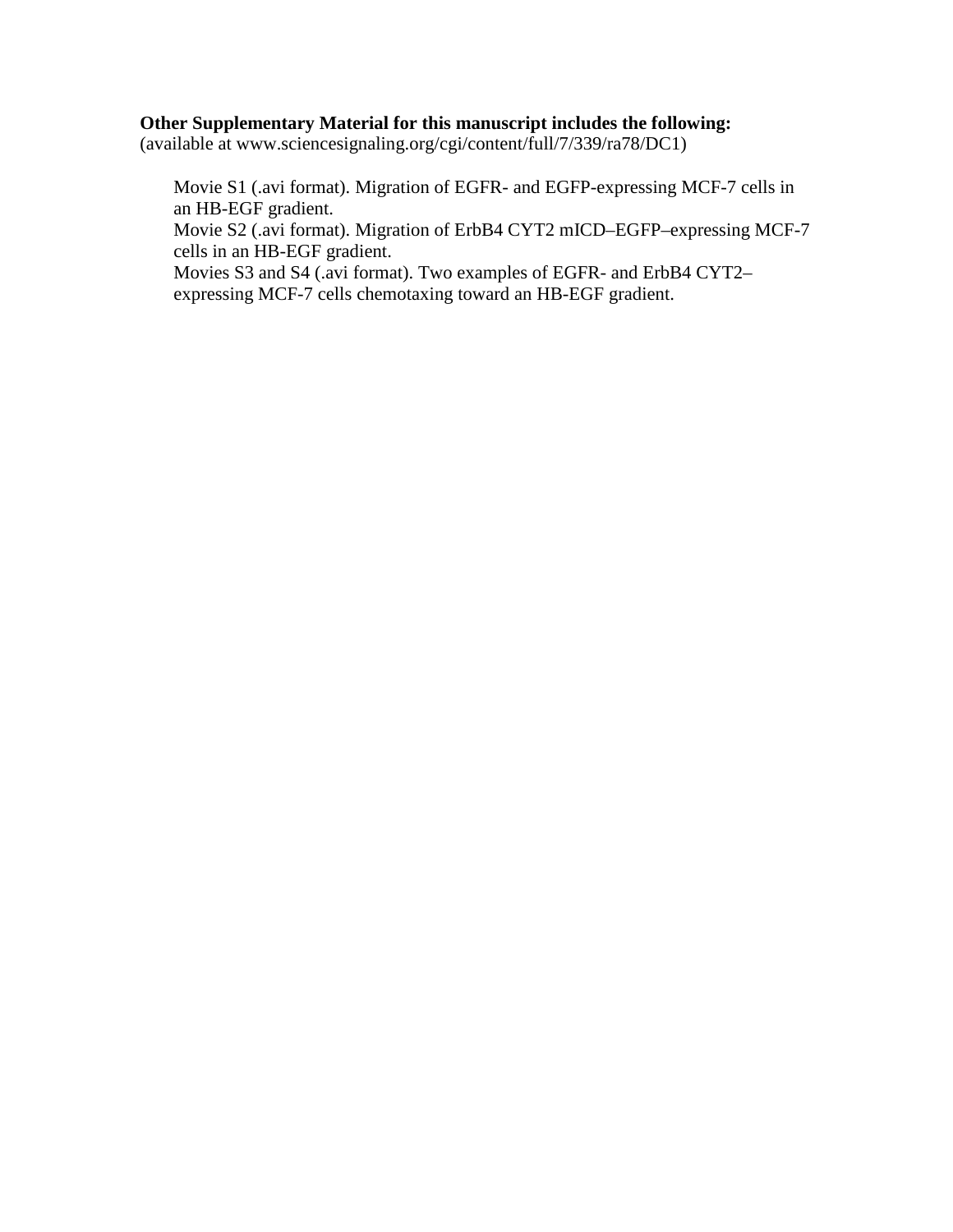#### **Text S1:**

#### **Development of a core model of the EGFR–ErbB4 CYT2 interaction network**

We employed a modeling approach based on ordinary differential equations (ODE). The reaction rates were formulated generally at the elementary step level, using mass-action kinetic law. The kinetic scheme of the model is given in fig. S6A and a description of the model reactions, ODE equations and parameters is given in Table S1 and S2 below, based on which any reader can reproduce the model simulations. In addition, the *Mathematica* code of the model can be provided upon request. We chose to keep the model simple and base it on key biological observations captured by the data. Specifically, we made various important assumptions which are built into the model, as detailed below:

Experimental data shows that unliganded EGFR can also be internalized for degradation but at a 10-fold slower rate than EGF-stimulated receptor (85). Thus, for simplicity we assume that only the activated EGFR homodimer (pE11) can internalize and be degraded by Cbl.

Experimental evidence suggests that upon ligand stimulation, Cbl is recruited to the activated receptors (namely EGFR and ErbB4) via the adaptor protein Grb2 (86). For simplicity, we consider the Grb2-Cbl complex as a binding partner for the receptor and CYT2, denoted as GC in the kinetic scheme (fig. S6A).

We assume that ErbB4 CYT2 can bind phosphorylated EGFR (pE11) and unphosphorylated EGFR (E11) as well as the ligand-bound monomer form of EGFR (E-E1). However the alternative assumption where ErbB4 CYT2 only binds the dimer forms of EGFR also results in similar predictions of switch-like behaviours.

Following EGFR binding to CYT2, Cbl can bind CYT2-bound EGFR. Our data (Fig. 3F) show that in the resulting complex, Cbl does not trigger EGFR degradation efficiently. In fact, using a CYT2 mutant that does not bind Cbl, we observed at least 10-fold increase in EGFR degradation. Thus, because the putative

1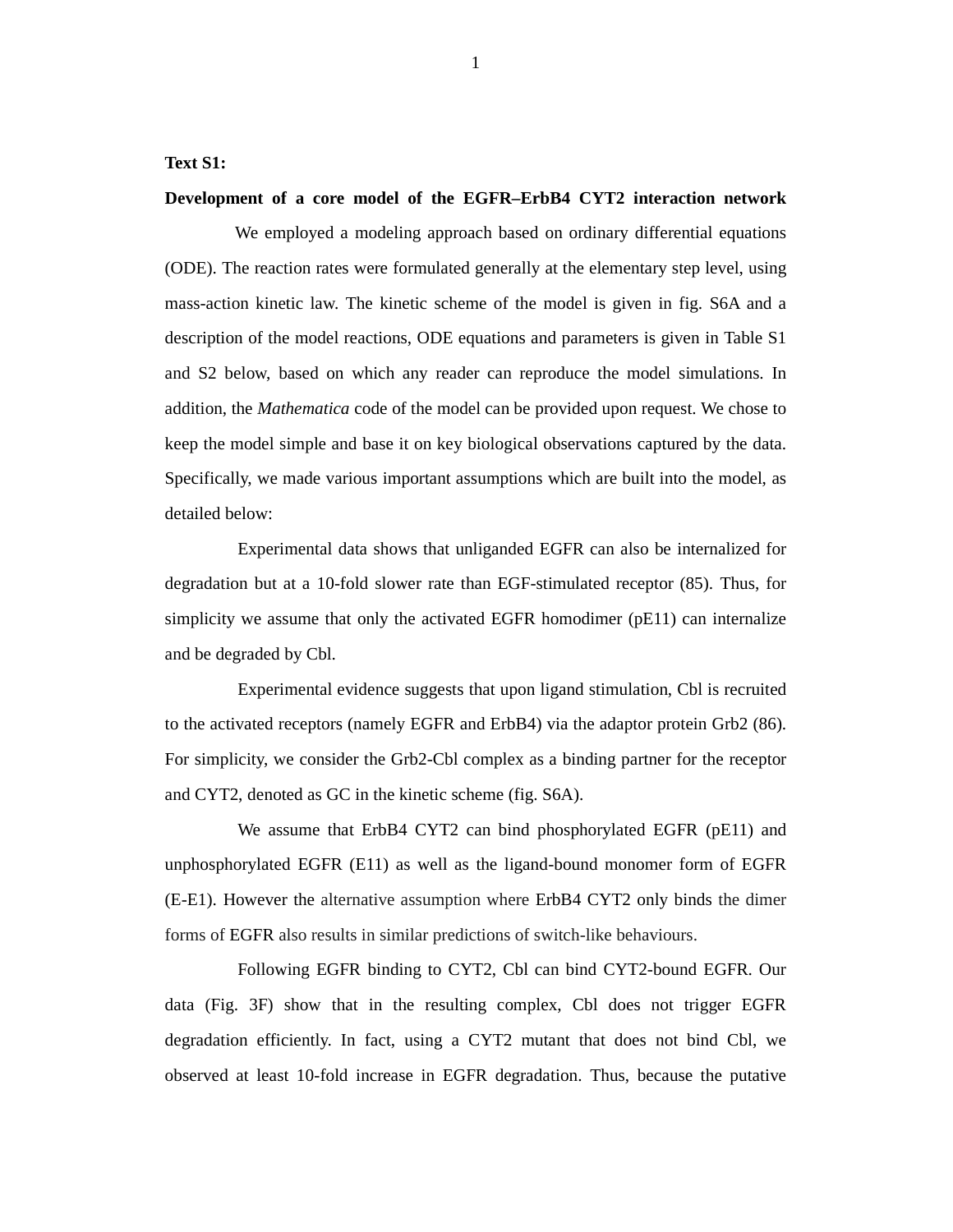complex of CYT2-bound EGFR with Cbl would have a much lower degradation rate, we neglect this trimeric complex. Simulations show that including this complex in the model does not change the switch-like behavior of phosphorylated and total EGFR concentrations.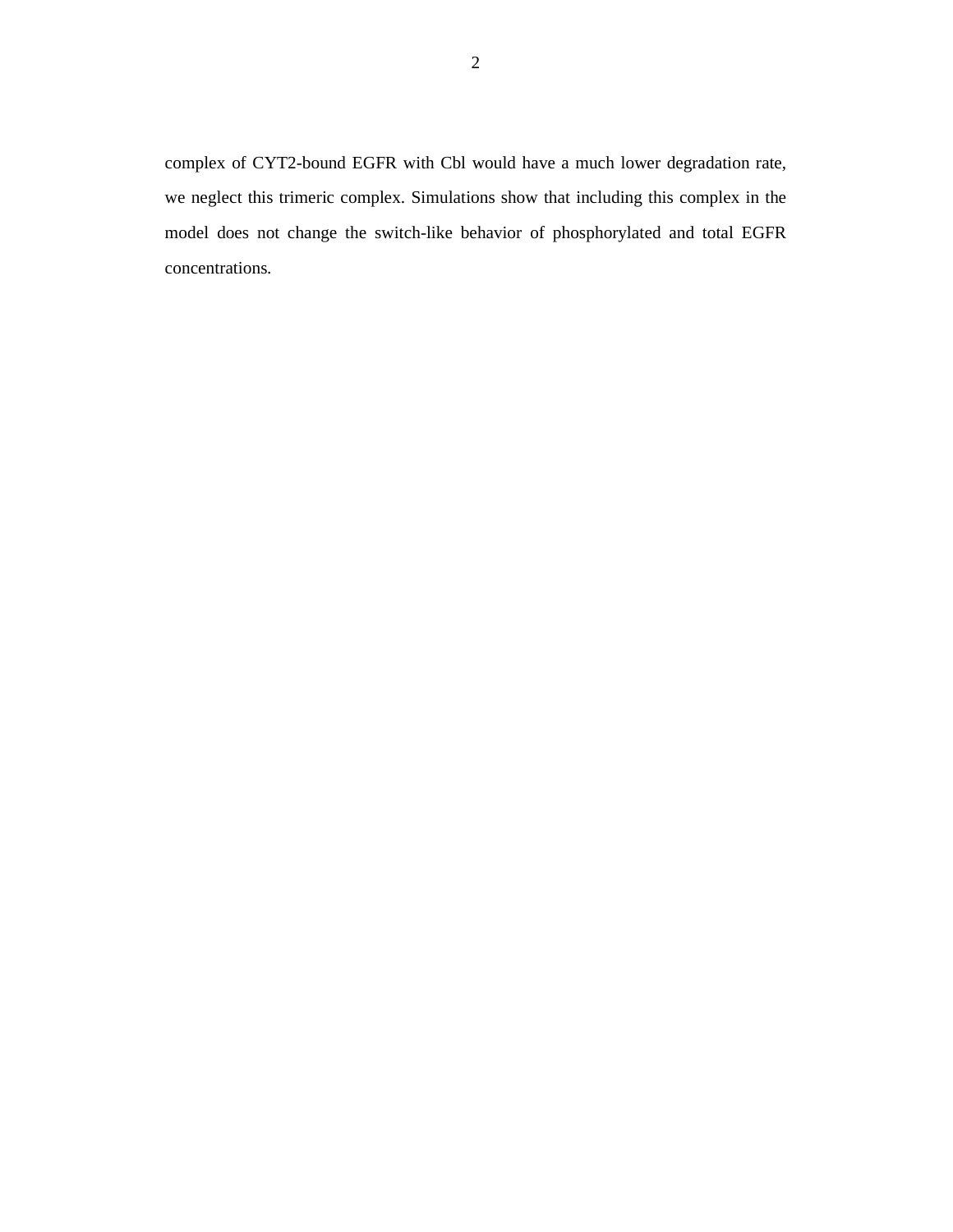

**Supplementary Figure S1: Evaluation of the subcellular localization of tagged ErbB4 isoforms by immunofluorescence.** (A) Immunostaining of untagged and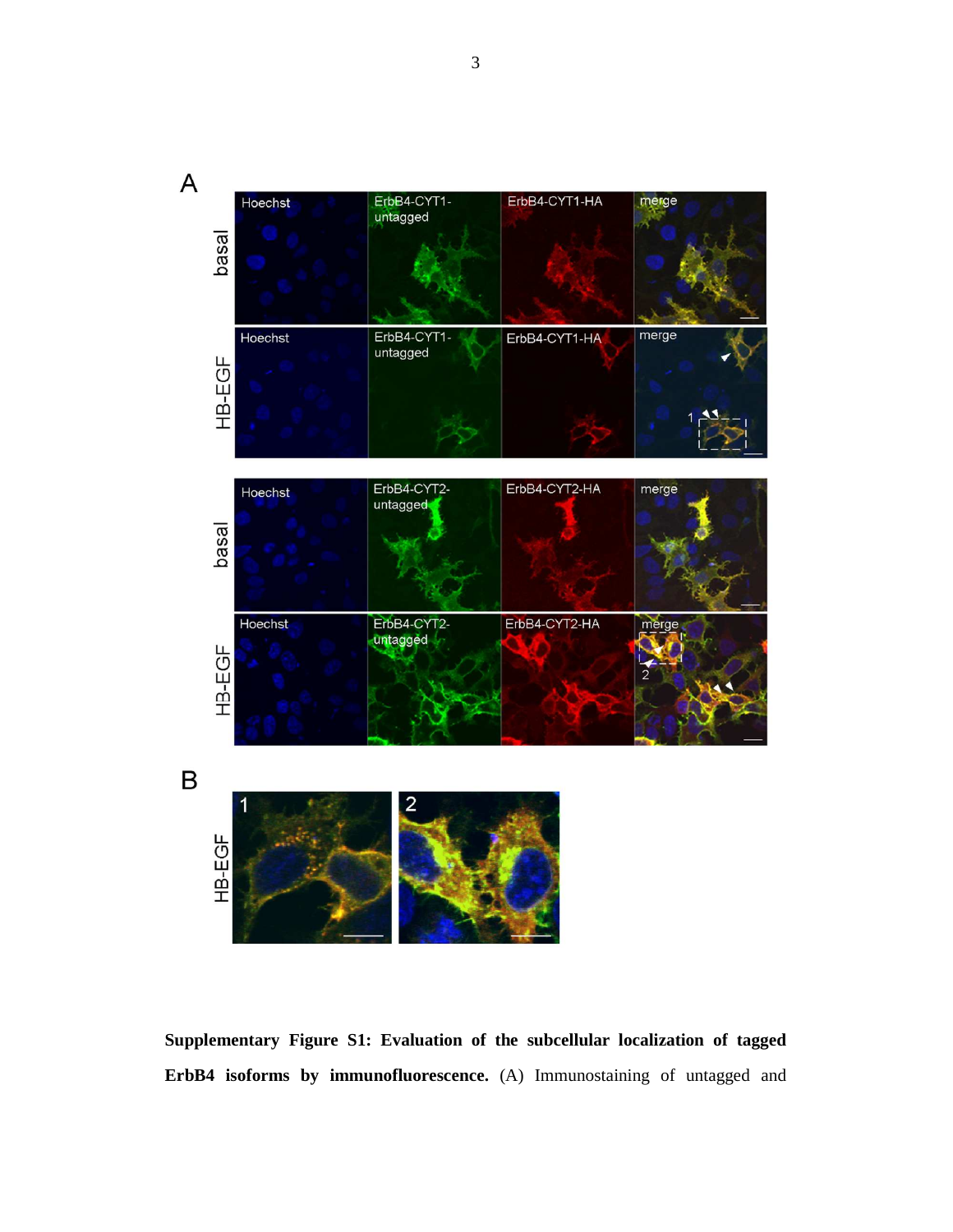HA-tagged forms of exogenously expressed ErbB4 isoforms (upper panel: CYT1, lower panel: CYT2) in MCF-7 cells. After transfection with indicated plasmids cells were fixed and stained with anti-ErbB4 and anti-HA primary antibodies and Alexa 488-conjugated anti-rabbit and Cy3-conjugated anti-mouse secondary antibodies respectively. Cell nuclei were labeled with Hoescht 33342. Scale bar, 20 µm. (B) Enlargements of respective boxed regions (1 & 2) in A & B (Scale bar, 10  $\mu$ m). Images are representative of 2 independent experiments.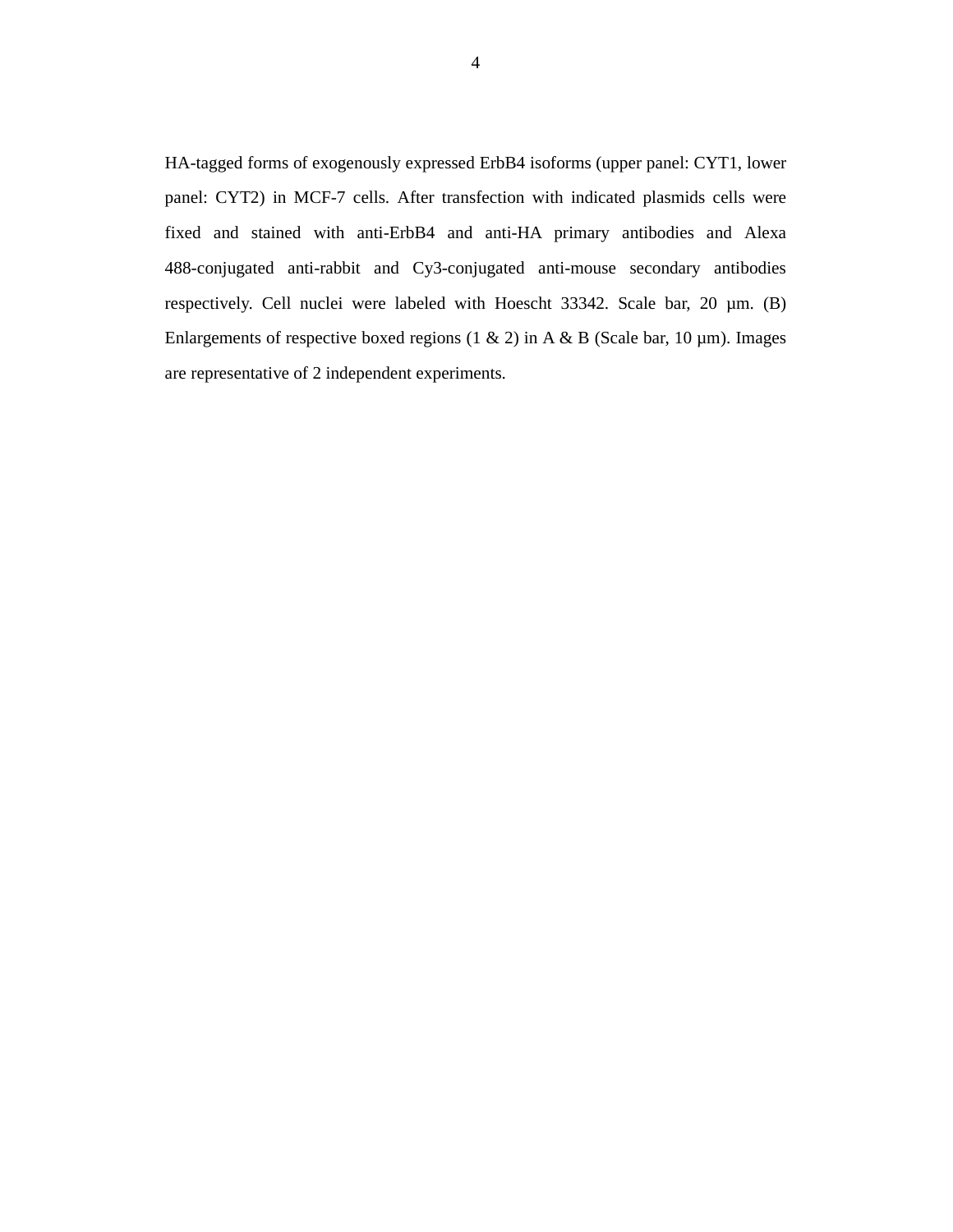

**Supplementary Figure S2: Abundance of** *ErbB4* **exon–specific sequences in 404 human breast cancer samples within the TCGA RNASeq database.** Boxplot of log2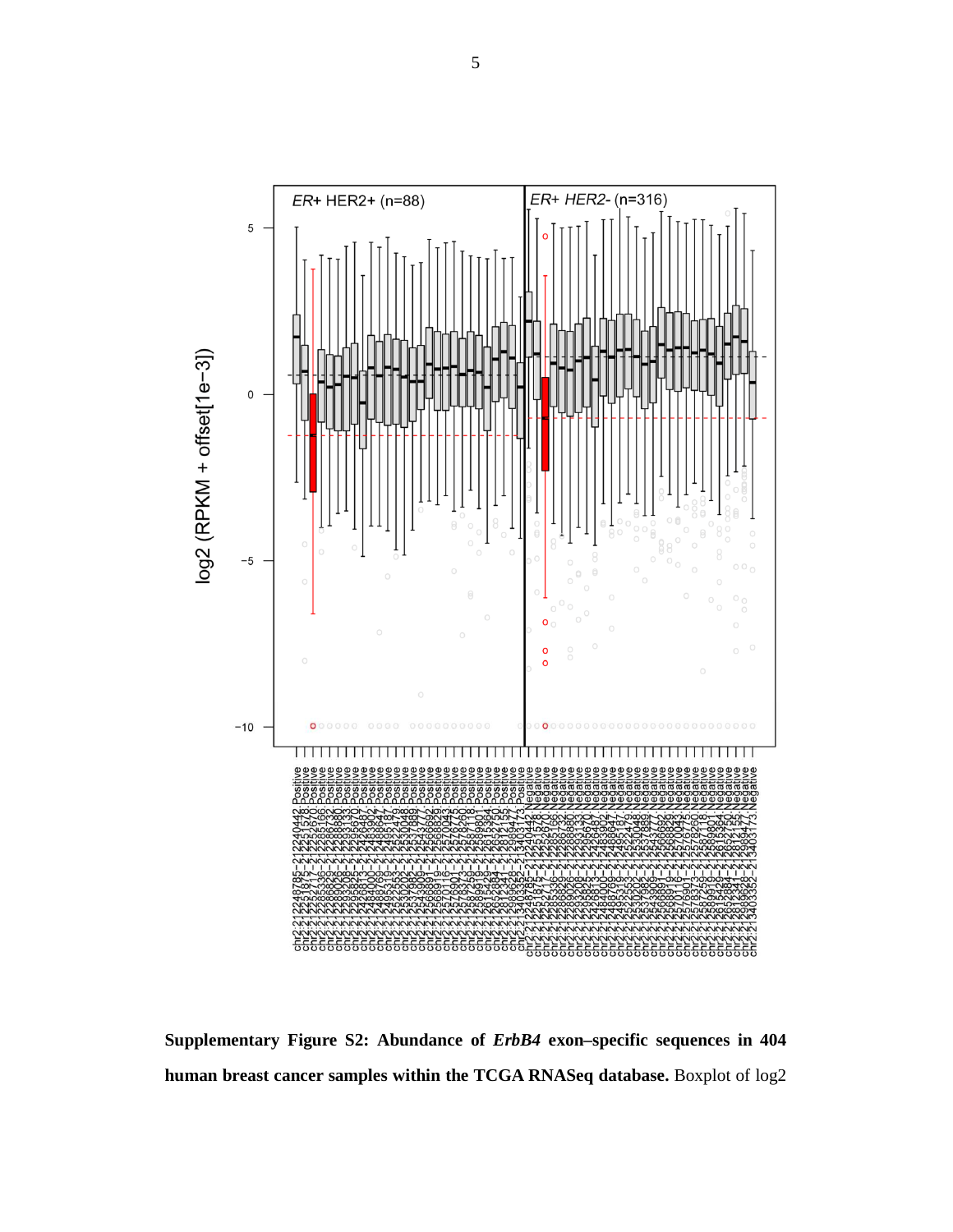reads per kilobase transcript per million reads (RPKM) values per exon (JMa isoform) for ER-positive samples, displayed according to HER2 status. Dotted lines show median RPKM for all exons except for the JMb-specific exon 15b (black; total *JMa* expression, *CYT1*+*CYT2*) and for exon26 only (red; *CYT1* specific). Comparison of median total (*CYT1*+*CYT2*) expression (black dotted lines) and median *CYT1*  expression (red dotted lines) suggests an overall increase in relative *CYT2* expression in both ER+ HER2- samples and ER+ HER2+ patients.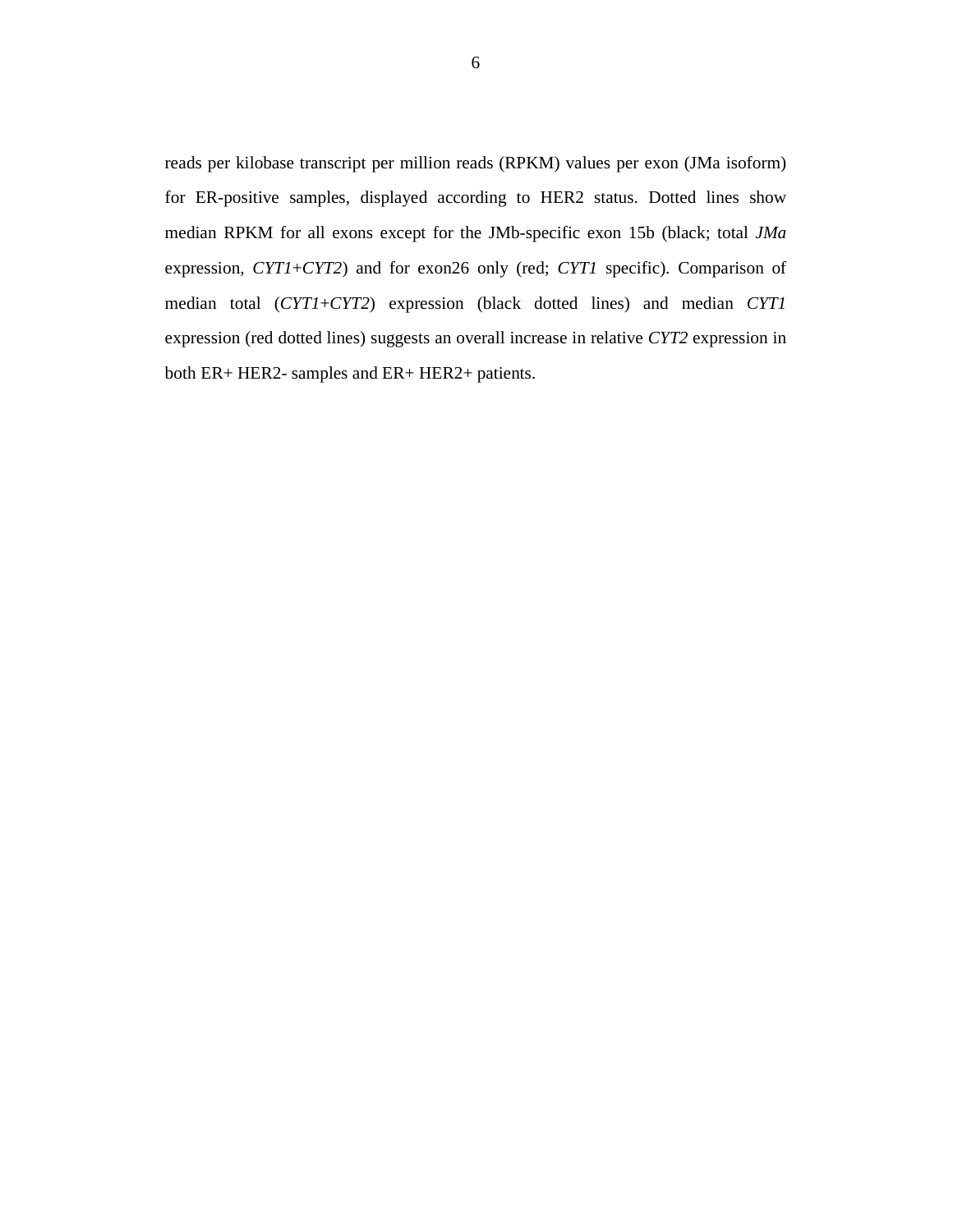

**Supplementary Figure S3: The effect of knockdown of individual ErbB family members on EGF-dependent EGFR degradation.** Lysates from MCF-7 cells stably transduced with lentivirus encoding non-targeting shRNA or ErbB2, ErbB3 or ErbB4 shRNA were blotted with the indicated antibodies.  $(N = 3$  independent experiments.)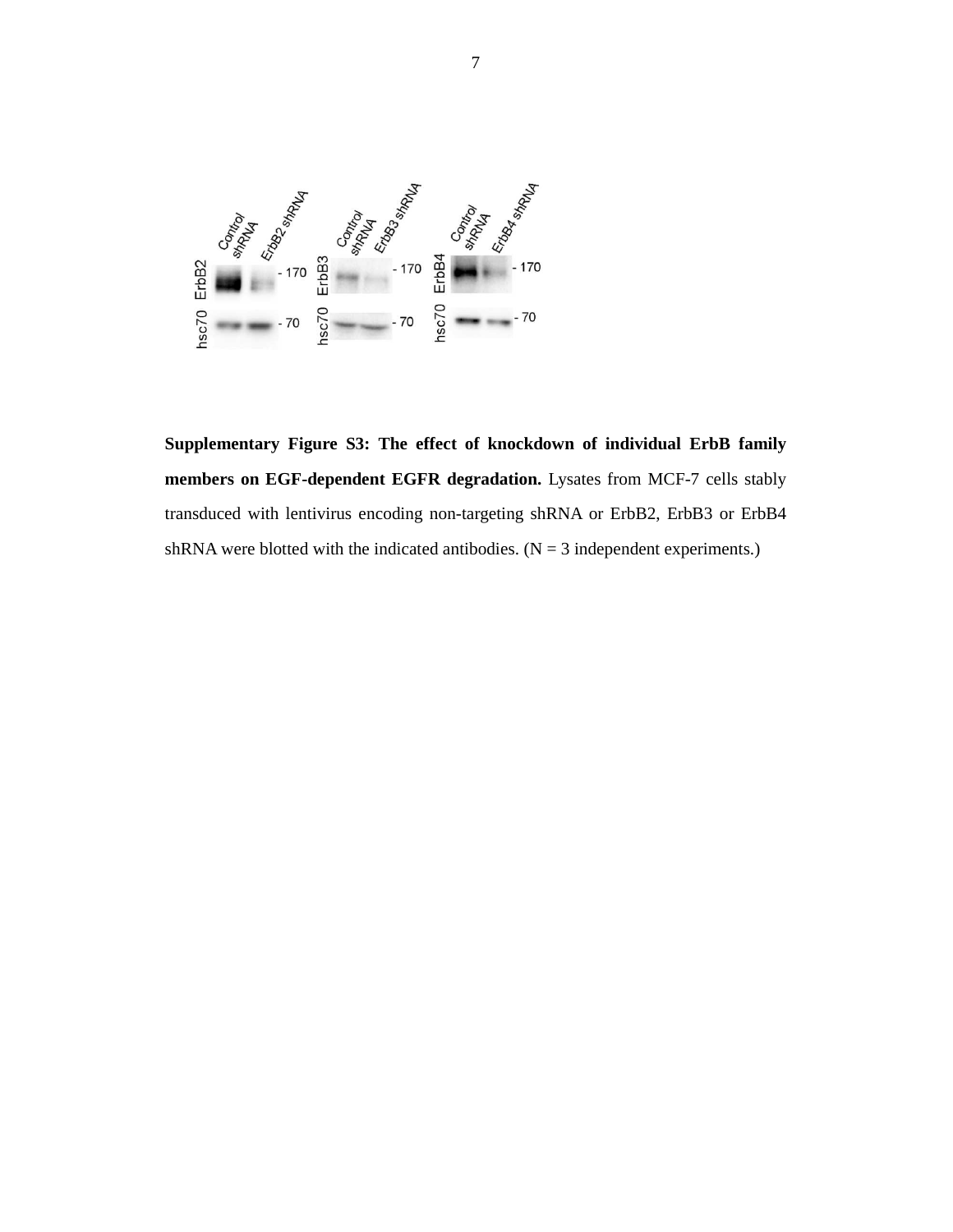

**Supplementary Figure S4: Schematic of conserved and putative c-Cbl and Grb2 binding sites in ErbB4 JMa CYT1.** Identified sites were used to design ErbB4 CYT2 truncation mutants to determine the region(s) important for c-Cbl recruitment.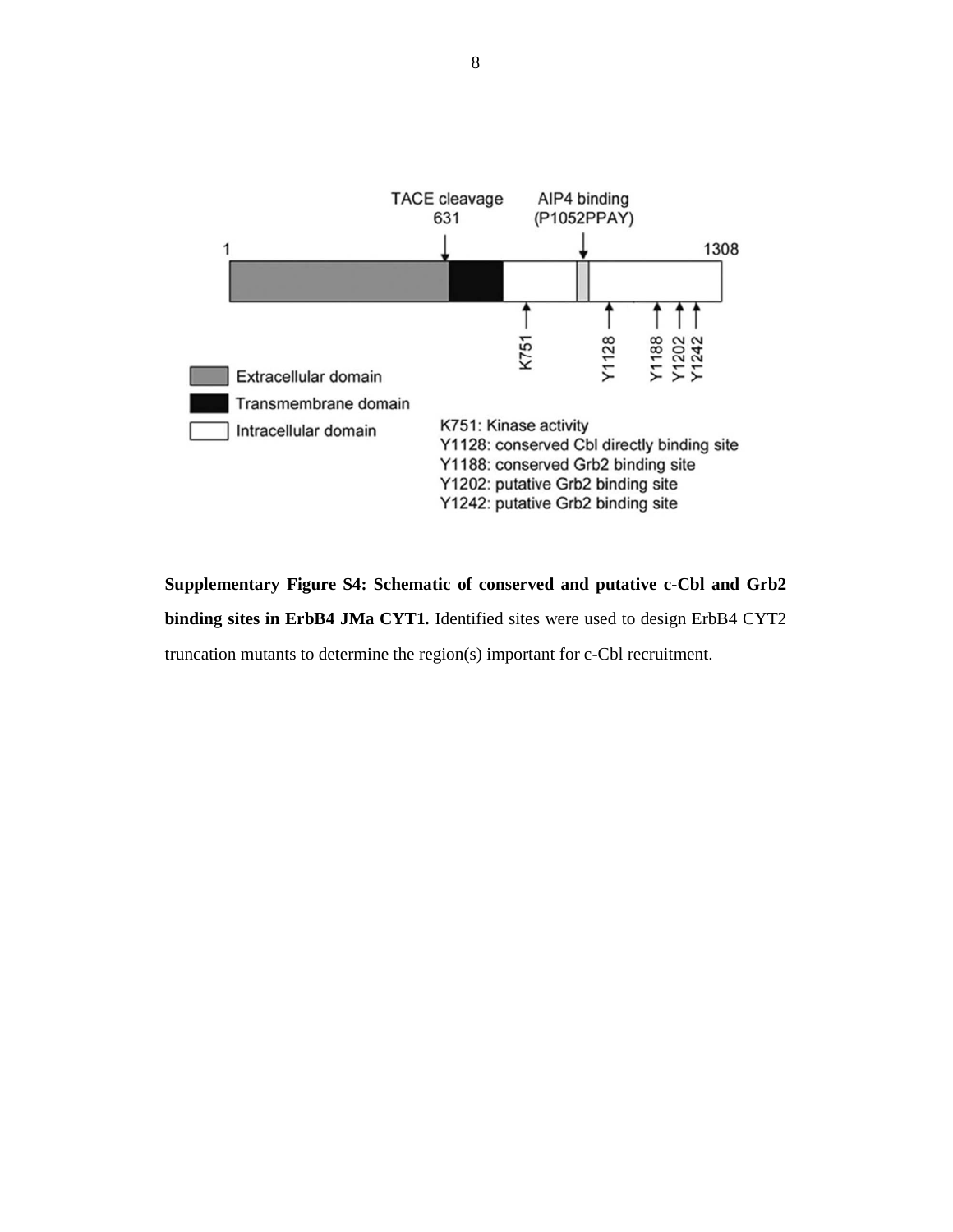ErbB4 CYT2 695 VEPLTPSGTAPNQAQLRILKETELKRVKVLGSGAFGTVYKGIWVPEGET EGFR 689 VEPLTPSGEAPNQALLRILKETEFKKIKVLGSGAFGTVYKGLWIPEGEK VKIPVAIKILNETTGPKANVEFMDEALIMASMDHPHLVRLLGVCLSPTI VKIPVAIKELREATSPKANKEILDEAYVMASVDNPHVCRLLGICLTSTV QLVTQLMPHGCLLEYVHEHKDNIGSQLLLNWCVQIAKGMMYLEERRLVH QLITQLMPFGCLLDYVREHKDNIGSQYLLNWCVQIAKGMNYLEDRRLVH RDLAARNVLVKSPNHVKITDFGLARLLEGDEKEYNADGGKMPIKWMALE RDLAARNVLVKTPQHVKITDFGLAKLLGAEEKEYHAEGGKVPIKWMALE CIHYRKFTHQSDVWSYGVTIWELMTFGGKPYDGIPTREIPDLLEKGERL SILHRIYTHQSDVWSYGVTVWELMTFGSKPYDGIPASEISSILEKGERL PQPPICTIDVYMVMV 954 PQPPICTIDVYMIMV 948 206 of 260 amino acids conserved (79% identity) within the putative EGFR and ErbB4 dimerisation domains B C N-lobe Nobe mutation JM mutation: JM-B EGFR 675 RKRTLRRLLQERELVEPLTPSGEAPNQALLRILLKETEFKKIKVLGSGAFGTVYKGL extracellular domain Helix  $\alpha$ C 731 WIPEGEKVKIPVAIKELREATSPKANKEILDEAYVMASVDNPHVCRLLGICLTST 786 VQLITQLMPFGCLLDYVREHKDNIGSQYLLNWCVQIAKGMNYLEDRRLVHRD juxtamembrane segment activation loop N lobe 838 LAARNVLVKTPQHVKITDFGLAKLLGAEEKEYHAEGGKVPIKWMALESILHRIY helix  $\alpha$ C C-lobe activation 892 THQSDVWSYGVTVWELMTFGSKPYDGIPASEISSILEKGERLPQPPICTIDVYM loop C lobe Ctail 945 IMVKCWMIDADSRPKFRELIIEFSKMARDPQRYLVIQGDERMHLPSPTDSNFY C terminal tail Clobe mutation:<br>V948R

**Supplementary Figure S5: Sequence homology alignment of the EGFR and ErbB4 CYT2 dimerization domains and associated residues targeted for mutagenesis.** (A) Sequence homology alignment of the putative EGFR and ErbB4 CYT2 dimerization domains. Variations in the amino acid sequence are highlighted in red. (B) Schematic diagram of EGFR showing the different domains of the protein. (C) EGFR sequence highlighting location of introduced mutations (red).

A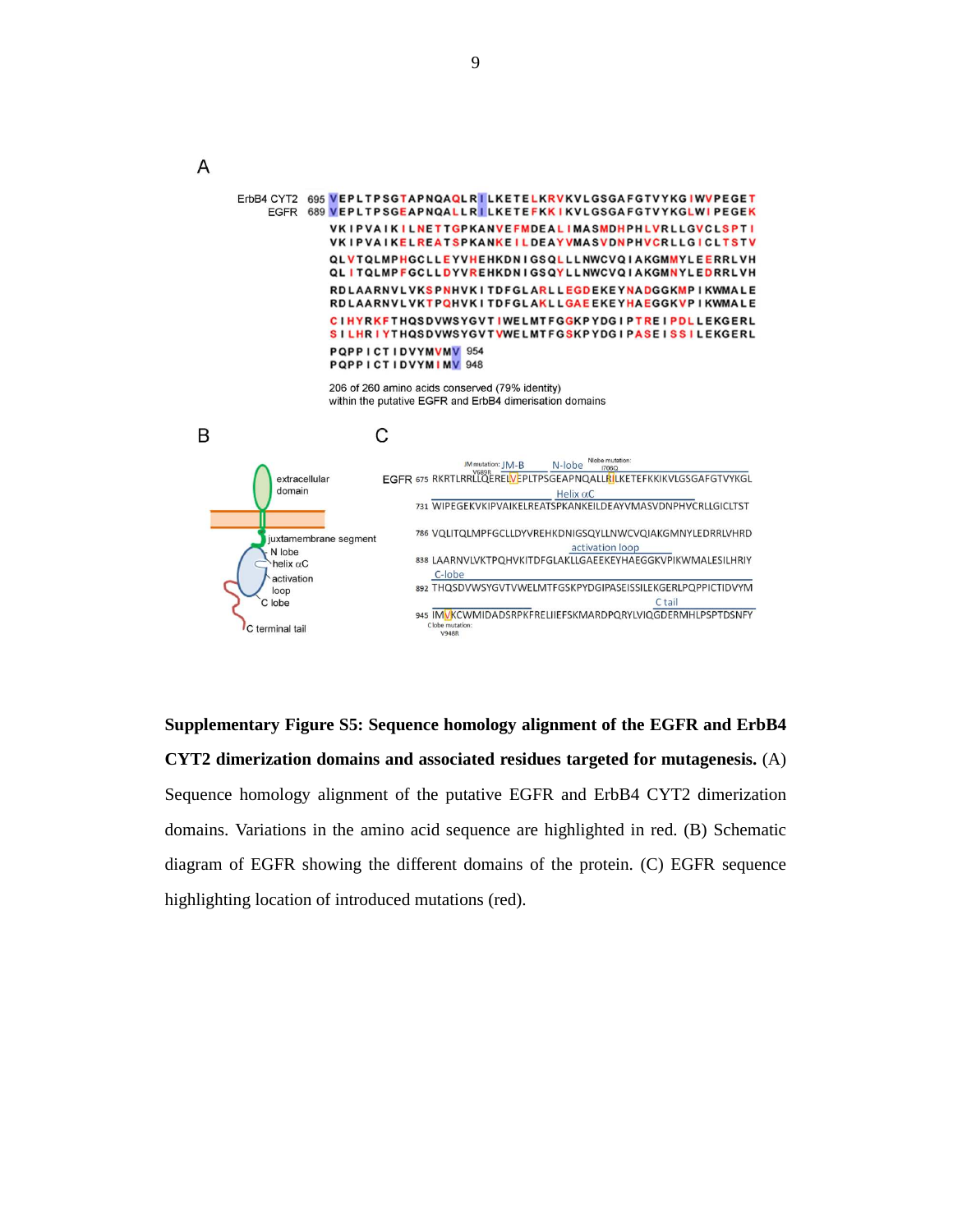

**Supplementary Figure S6. Kinetic model of the core EGFR:ErbB4 CYT2 interaction network.** (A) Kinetic scheme of the simplified EGFR:CYT2 interaction network model. The model development and description are presented in text S1. Abbreviation:  $E1 = EGFR$ ,  $E-EGFF-EGFR$ ,  $E11 =$  ligand bound EGFR dimer,  $pE11$  $=$  phosphorylated EGFR dimer, CYT2 = ErbB4 CYT2, GC = Grb2-c-Cbl, pE11ub =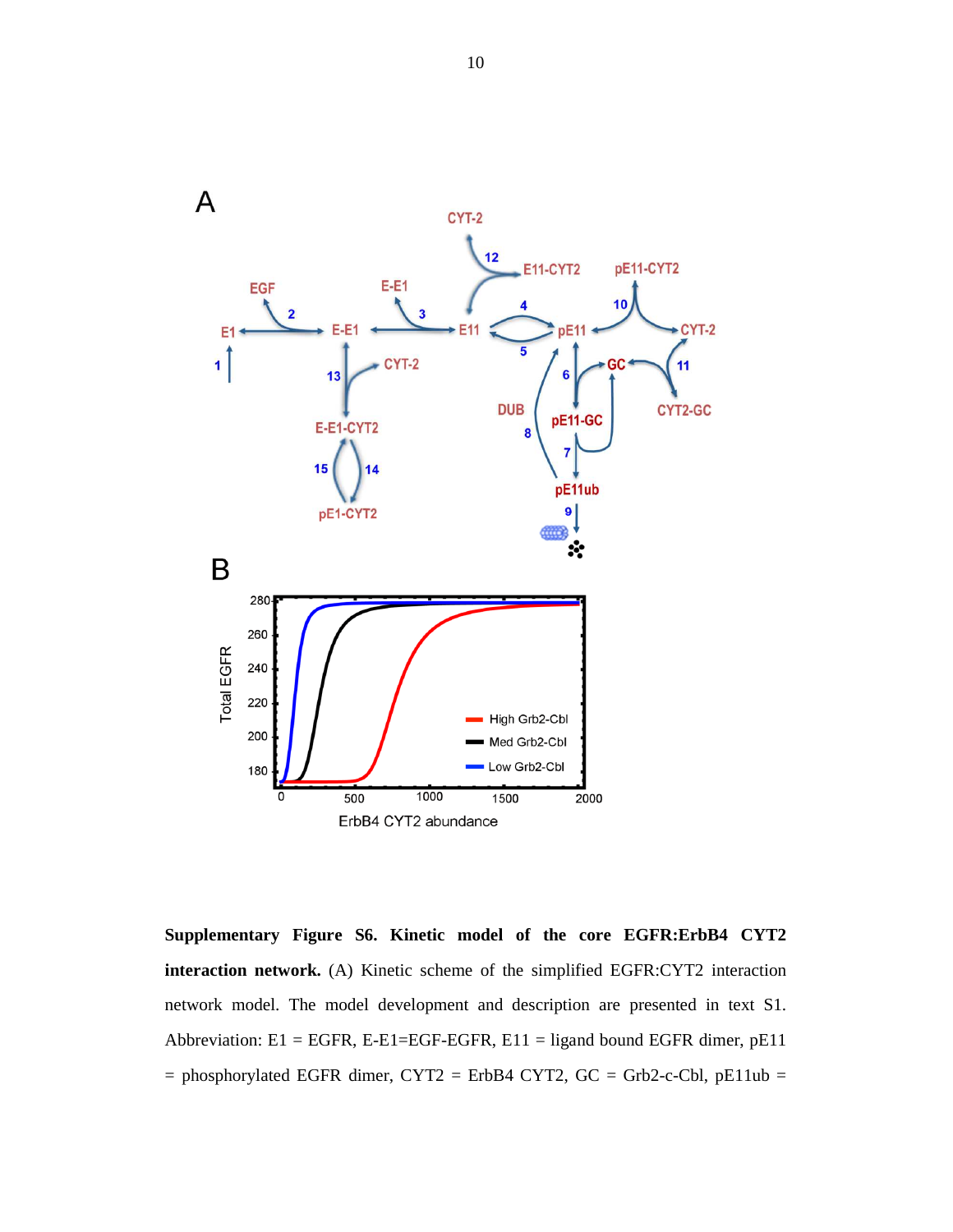ubiquitinated EGFR, DUB = Deubiquitinase. The reactions are numbered for ease of reference (see text S1). (B) Simulated steady-state dependence of the total EGFR on the ErbB4 CYT2 abundance at different concentrations (10, 100 and 500 nM) of the Grb2-c-Cbl complex (the units for the X- and Y-axis are in nM).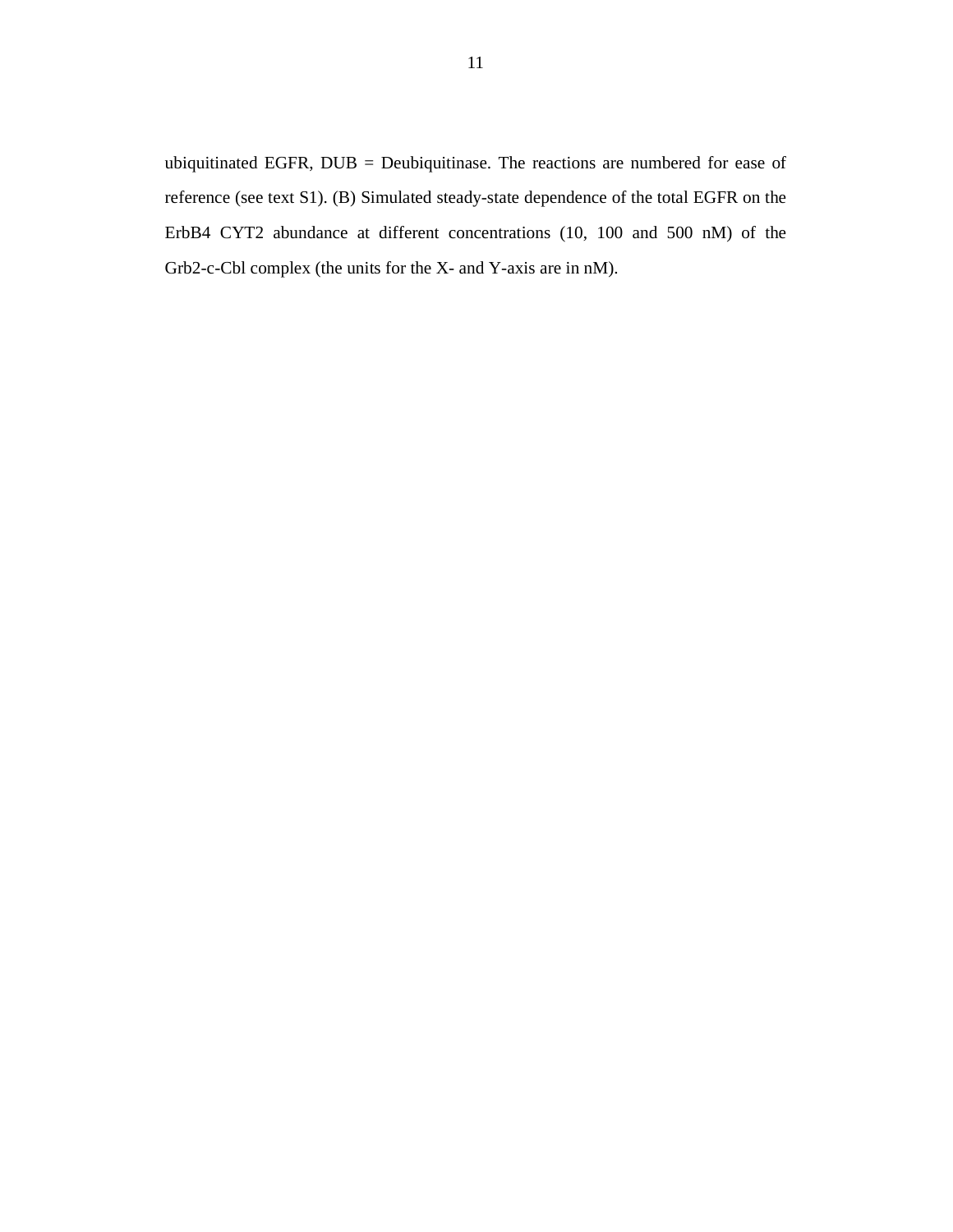

**Supplementary Figure S7: Simulated steady-state concentrations of total EGFR over random parameter sets.** The dependence of total EGFR on the abundance of ErbB4 CYT2 over multiple random parameter sets. 100 random parameter sets were generated within two-fold ranges of the reference set given in text S1, tables S1 and S2 (for example, within the ranges  $[p/2, 2 \times p]$  where *p* is the reference parameter value). Units for the X- and Y-axis are in nM.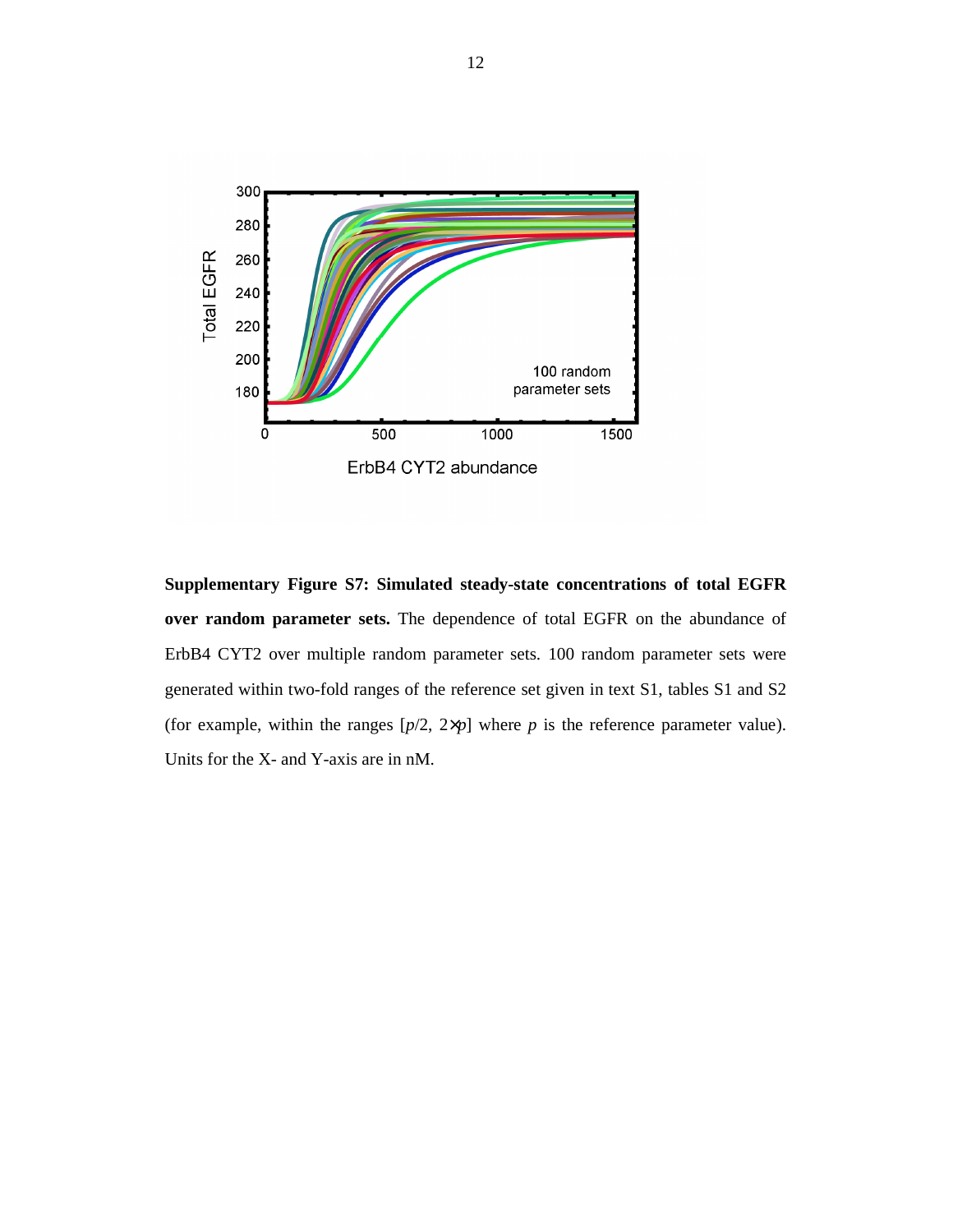**Table S1. Reactions and reaction rates of the core EGFR–ErbB4 CYT2 interaction model.** The first- (dissociation  $k_r$ , catalytic  $k_c$ , degradation  $k_d$ ) and second-order (association  $k_f$ ) rate constants are expressed in  $s^{-1}$  and  $nM^{-1}$  s<sup>-1</sup>. Synthesis rate is expressed in nM s<sup>-1</sup>. Model parameters are either measured or primarily based on our previous publication (87).

| N <sub>0</sub>          | <b>Reactions</b>                    | <b>Reaction rates</b>            | <b>Parameter</b> | <b>References</b> |
|-------------------------|-------------------------------------|----------------------------------|------------------|-------------------|
|                         |                                     |                                  | values           |                   |
| $\mathbf{1}$            | $\emptyset \rightarrow \text{E1}$   | $v1 = kf1$                       | $kf1=0.001$      | (88)              |
| $\overline{2}$          | $EGF + E1 \leftrightarrow EGF-E1$   | $v2 = kf2* [EGF]*[E1]$           | $kf2=$           | (88)              |
|                         |                                     | $-kr2*[EGF-E1]$                  | 0.0001,          |                   |
|                         |                                     |                                  | $kr2 = 0.0175$   |                   |
| $\overline{\mathbf{3}}$ | $EGF-E1 + EGF-E1 \leftrightarrow$   | $v3 = kf3* [EGF-E1]2$            | $kf3=$           | (88)              |
|                         | E11                                 | $-kr3*[E11]$                     | 0.5005,          |                   |
|                         |                                     |                                  | $kr3 = 0.1717$   |                   |
| $\overline{\mathbf{4}}$ | $E11 \rightarrow pE11$              | $v4 = kc4* [E11]$                | $kc4=$           | (88)              |
|                         |                                     |                                  | 0.6496           |                   |
| 5                       | $pE11 \rightarrow E11$              | $v5 = Vmax5*$                    | $Vmax5=22$       | (88)              |
|                         |                                     | $[pE11]/(Km5+$                   | 3                |                   |
|                         |                                     | $[$ pE11])                       | Km5=486          |                   |
| 6                       | $pE11 + GC \leftrightarrow pE11-GC$ | $\mathbf{v6} = \mathrm{kf6}^*$   | $kf6=$           | (88)              |
|                         |                                     | $[pE11]*[GC] -$                  | 0.0097,          |                   |
|                         |                                     | $kr6*[pE11-GC]$                  | $kr6 = 0.5737$   |                   |
| $\overline{7}$          | $pE11-GC \rightarrow pE11ub +$      | $v7 = kc7$ [pE11-GC]             | $kc7 = 0.01$     | Estimated         |
|                         | GC                                  |                                  |                  |                   |
| 8                       | $pE11ub \rightarrow pE11$           | $v8 = kc8$ <sup>*</sup> [pE11ub] | $kc8 = 0.001$    | Estimated         |
| 9                       | $pE11ub \rightarrow \emptyset$      | $v9 = kc9*[pE11ub]$              | $kc9=$           | (88)              |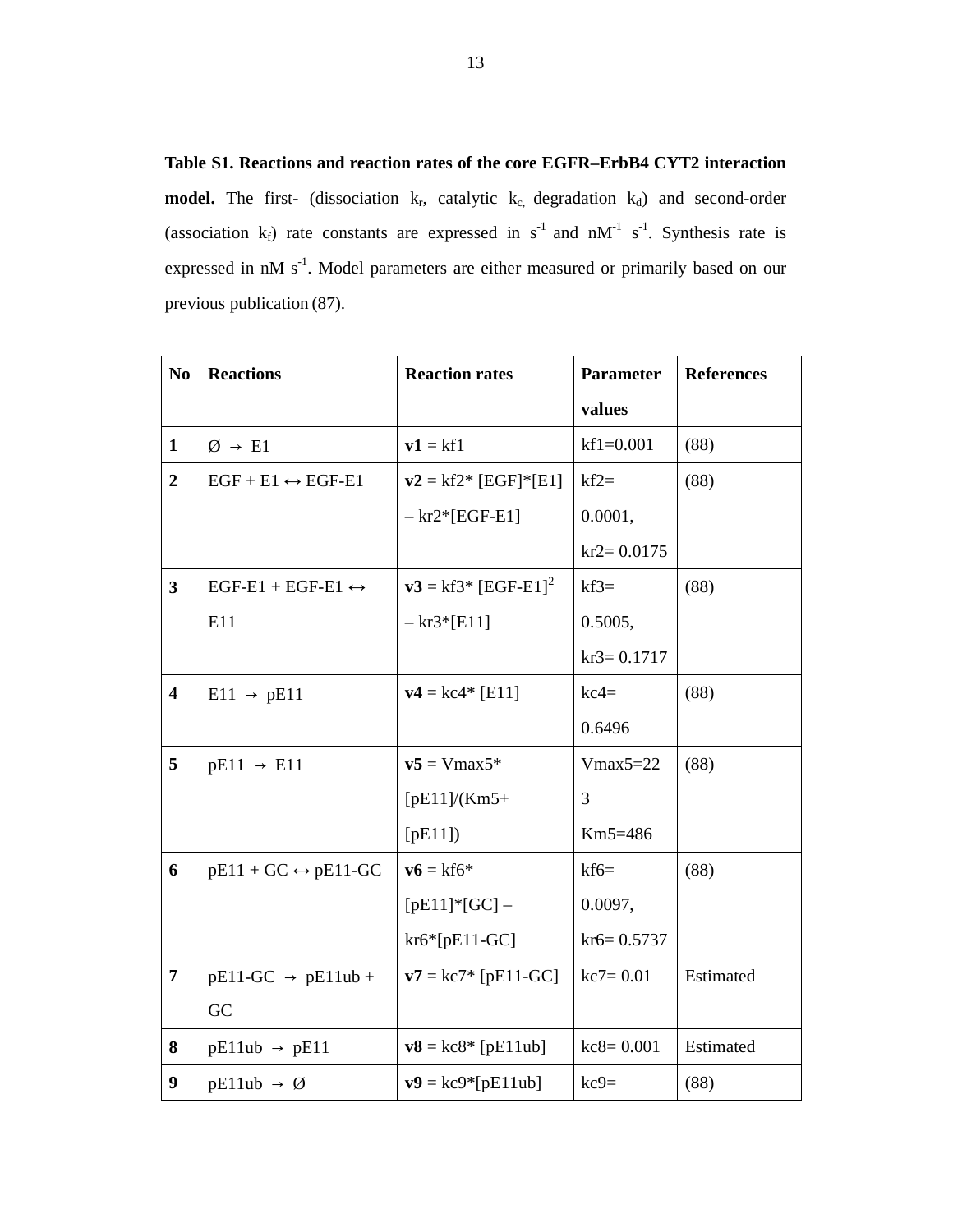|    |                               |                     | 0.0259          |             |
|----|-------------------------------|---------------------|-----------------|-------------|
| 10 | $pE11 + CYT2 \leftrightarrow$ | $v10 = kf10*$       | $kf10=0.9$      | $(88)$ and  |
|    | pE11-CYT2                     | $[pE11]*[CYT2] -$   | $kr10 = 1.33$   | measured in |
|    |                               | $kr10*[pE11-CYT2]$  |                 | this study  |
| 11 | $CYT2+GC \leftrightarrow$     | $v11 = kf11*$       | $kf11 = 0.05$ , | (88)        |
|    | CYT2-GC                       | $[CYT2]*[GC]$ -     | $kr11 = 0.1$    |             |
|    |                               | $kr11*[CYT2-GC]$    |                 |             |
| 12 | $E11 + CYT2 \leftrightarrow$  | $v12 = kf12*$       | $kf12=0.9$      | $(88)$ and  |
|    | E11-CYT2                      | $[E11]*[CYT2] -$    | $kr12 = 1.33$   | measured in |
|    |                               | $kr12*[E11-CYT2]$   |                 | this study  |
| 13 | $E-E1 + CYT2 \leftrightarrow$ | $v13 = kf13*$       | $kf13=0.9$      | $(88)$ and  |
|    | E-E1-CYT2                     | $[E-E1]*[CYT2] -$   | $kr13 = 1.33$   | measured in |
|    |                               | kr13*[E-E1-CYT2]    |                 | this study  |
| 14 | $E-E1-CYT2 \rightarrow$       | $v14 = kc14*$       | $kc14=$         | (88)        |
|    | pE1-CYT2                      | $[E-E1-CYT2]$       | 0.6496          |             |
| 15 | $pE1-CYT2 \rightarrow$        | $v15 = Vmax15*$     | $V$ max $15=2$  | (88)        |
|    | E-E1-CYT2                     | $[pE1-CYT2]/(Km15+$ | 23              |             |
|    |                               | $[pE1-CYT2]$        | $Km15=486$      |             |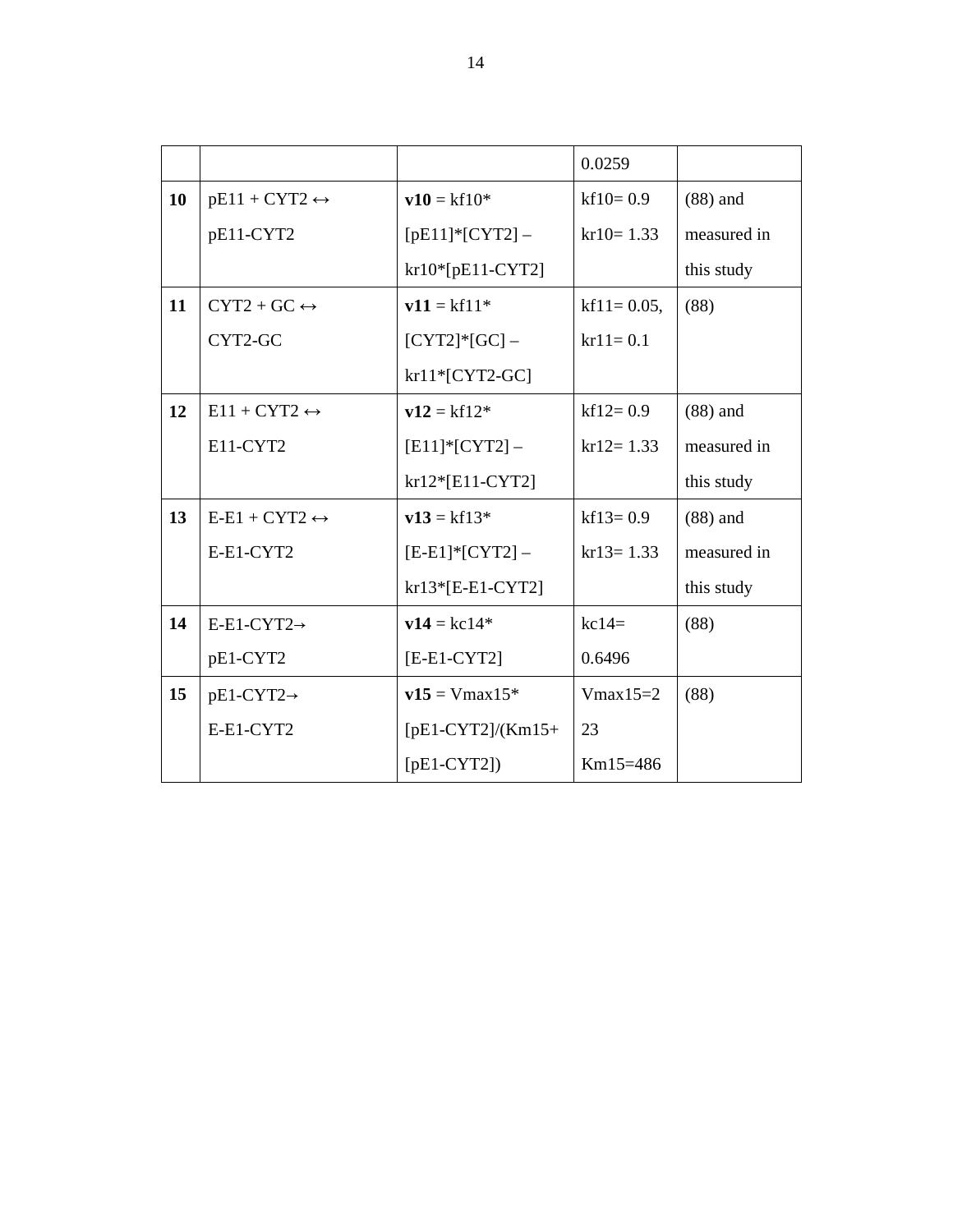| <b>Left-hand Sides</b> | <b>Right-hand Sides</b> | <b>Initial</b>   | <b>References</b> |
|------------------------|-------------------------|------------------|-------------------|
| d[E1]/dt               | $v1 - v2$               | 274              | (88)              |
| d[EGF/dt]              | $- v2$                  | 100              | Estimated         |
| $d[E-E1]/dt$           | $v^2 - v^3 - v^13$      | $\theta$         |                   |
| d[E11]/dt              | $v3 - v4 + v5 - v12$    | $\overline{0}$   |                   |
| d[pE11]/dt             | $v4 - v5 - v6 + v8 -$   | $\mathbf{0}$     |                   |
| $d[pE11-GC]/dt$        | $v6 - v7$               | $\boldsymbol{0}$ |                   |
| d[pE11ub]/dt           | $v7 - v8 - v9$          | $\theta$         |                   |
| d[GC]/dt               | $- v6 + v7 - v11$       | 100              | (88)              |
| d[CYT2]/dt             | $- v10 - v11 - v12 -$   | 400              | (88)              |
| $d[$ pE11-CYT2]/dt     | v10                     | $\boldsymbol{0}$ |                   |
| $d[El1-CYT2]/dt$       | v12                     | $\boldsymbol{0}$ |                   |
| $d[CYT2-GC]/dt$        | $v7 - v11$              | $\boldsymbol{0}$ |                   |
| $d[E-E1-CYT2]/dt$      | $v13 - v14 + v15$       | $\theta$         |                   |
| $d[{\rm pE1-CYT2}]/dt$ | $v14 - v15$             | $\overline{0}$   |                   |

**Table S2. Ordinary differential equations of the core EGFR–ErbB4 CYT2 interaction model.** The reaction rates are given in table S1.

# **Movie S1: Migration of EGFR- and EGFP-expressing MCF-7 cells in an HB-EGF gradient.**

Time-lapse imaging of MCF-7 cells in the Dunn direct-viewing chemotaxis chamber. Cells were microinjected with EGFR & EGFP control vector 24 hours prior to filming. Left and right panels show sequentially acquired epifluorescence and phase-contrast images enabling the identification of microinjected cells. 250 ng/ml HB-EGF was placed in the outer well of the chamber as a chemoattractant source. Sequential epifluorescence and phase-contrast images were acquired every 10 min and the duration